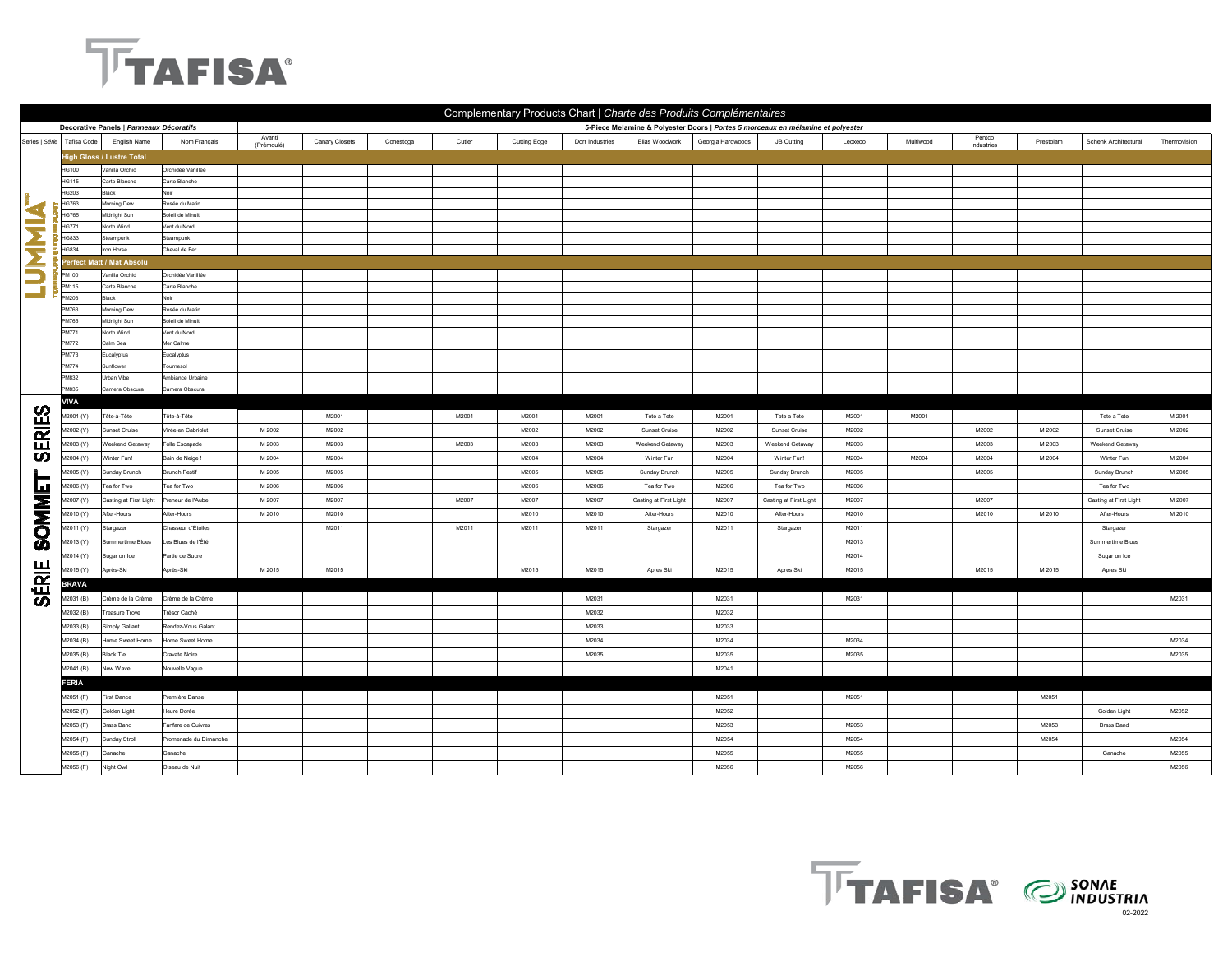## **TTAFISA**

|                |                              |                                         |                       | Complementary Products Chart   Charte des Produits Complémentaires |                |           |        |              |                 |                      |                                                                                 |                    |         |           |                      |           |                      |              |
|----------------|------------------------------|-----------------------------------------|-----------------------|--------------------------------------------------------------------|----------------|-----------|--------|--------------|-----------------|----------------------|---------------------------------------------------------------------------------|--------------------|---------|-----------|----------------------|-----------|----------------------|--------------|
|                |                              | Decorative Panels   Panneaux Décoratifs |                       |                                                                    |                |           |        |              |                 |                      | 5-Piece Melamine & Polyester Doors   Portes 5 morceaux en mélamine et polyester |                    |         |           |                      |           |                      |              |
|                | Series   Série   Tafisa Code | English Name                            | Nom Français          | Avanti<br>(Prémoulé)                                               | Canary Closets | Conestoga | Cutler | Cutting Edge | Dorr Industries | Elias Woodwork       | Georgia Hardwoods                                                               | JB Cutting         | Lecxeco | Multiwood | Pentco<br>Industries | Prestolam | Schenk Architectural | Thermovision |
|                | karisma                      |                                         |                       |                                                                    |                |           |        |              |                 |                      |                                                                                 |                    |         |           |                      |           |                      |              |
|                | L580 (K)                     | Free Spirit                             | Esprit Libre          | L580                                                               | Free Spirit    |           |        |              | L580            |                      |                                                                                 | Free Spirit        | L580    |           |                      |           |                      | L580         |
|                | L581 (K)                     | Sheer Beauty                            | Beauté Naturelle      | L581                                                               | Sheer Beauty   |           |        |              | L581            |                      |                                                                                 | Sheer Beauty       | L581    |           |                      |           |                      | L581         |
|                | L582 (K)                     | Fashionista                             | Fashionista           | L582                                                               | Fashionista    |           |        |              | L582            |                      |                                                                                 | Fashionista        | L582    |           |                      |           |                      | L582         |
|                | L583 (K)                     | <b>First Class</b>                      | remière Classe        | L583                                                               | First Class    |           |        |              | L583            |                      |                                                                                 | <b>First Class</b> | L583    |           |                      |           |                      | L583         |
|                | $-584 (K)$                   | The Chameleon                           | Le Caméléon           |                                                                    | The Chameleon  |           |        |              | L584            |                      |                                                                                 | The Chameleon      | L584    |           |                      |           |                      | L584         |
| <b>SERIES</b>  | 585 (K)                      | Rhapsody                                | Rhapsodie             |                                                                    | Rhapsody       |           |        |              | L585            |                      |                                                                                 | Rhapsody           | L585    |           |                      |           |                      | L585         |
|                | .830 (K)                     | Force of Nature                         | Force de la Nature    |                                                                    |                |           |        |              |                 |                      |                                                                                 |                    |         |           |                      |           |                      |              |
|                | 831 (K)                      | Rock Solid                              | Roc Solide            |                                                                    |                |           |        |              |                 |                      |                                                                                 |                    |         |           |                      |           |                      |              |
|                | 832 (K)                      | Urban Vibe                              | Ambiance Urbaine      |                                                                    |                |           |        |              |                 |                      |                                                                                 |                    |         |           |                      |           |                      |              |
|                | <b>Ito</b>                   |                                         |                       |                                                                    |                |           |        |              |                 |                      |                                                                                 |                    |         |           |                      |           |                      |              |
| <b>PRĒLUDE</b> | .530(A)                      | Latitude North                          | Latitude Nord         | L530                                                               | L530           |           |        | L530         |                 | Latitude North       | L530                                                                            |                    | L530    | L530      |                      | L530A     |                      | L530         |
|                | 532 (A)                      | Latitude West                           | Latitude Ouest        | L532                                                               | L532           |           |        |              |                 | Latutide West        | L532                                                                            |                    |         | L532      |                      |           |                      |              |
|                | $-533(A)$                    | Latitude East                           | Latitude Est          |                                                                    | L533           |           |        |              |                 | <b>Latitude East</b> | L533                                                                            |                    | L533    | L533      |                      |           |                      |              |
|                | .535(A)                      | Southwester                             | Suroît                | L535                                                               | L535           |           | L535   |              | L535            | Southwester          |                                                                                 |                    |         |           |                      |           |                      |              |
| <b>SÉRIE</b>   | 537 (A)                      | Breakwater                              | Grande-Digue          |                                                                    |                |           |        |              |                 |                      |                                                                                 |                    |         |           |                      |           |                      |              |
|                | 538 (A)                      | River Rock                              | Petit-Rocher          |                                                                    | L538           |           |        | L538         | L538            |                      | L538                                                                            | River Rock         |         |           |                      |           |                      | L538         |
|                | 540 (A)                      | Summer Breeze                           | Brise d'Été           | L540                                                               | L540           |           |        |              |                 |                      |                                                                                 | Summer Breeze      | L540    |           |                      |           |                      |              |
|                | 541 (A)                      | Winter Cherry                           | Cerisier d'Hiver      |                                                                    |                |           |        |              |                 |                      |                                                                                 |                    |         |           |                      |           |                      |              |
|                | 542 (A)                      | Autumn Leaves                           | Feuilles d'Automne    |                                                                    |                |           |        |              |                 |                      |                                                                                 |                    |         |           |                      |           |                      |              |
|                | L543 (A)                     | Spring Blossom                          | Bourgeon du Printemps | L543                                                               | L543           |           | L543   | L543         |                 |                      |                                                                                 | Spring Blossom     | L543    |           |                      |           |                      |              |
|                | L544 (A)                     | Viagara                                 | Niagara               |                                                                    |                |           |        |              |                 |                      |                                                                                 |                    |         |           |                      |           |                      |              |
|                | L546 (A)                     | Mojave                                  | Mojave                |                                                                    |                |           |        |              |                 |                      |                                                                                 |                    |         |           |                      |           |                      |              |
|                | L552 (A) *                   | Appalachia                              | Appalaches            |                                                                    |                |           |        |              |                 |                      |                                                                                 |                    |         |           |                      |           |                      | L552         |
|                | urbania                      |                                         |                       |                                                                    |                |           |        |              |                 |                      |                                                                                 |                    |         |           |                      |           |                      |              |
|                | L492 (R)                     | White Chocolate                         | Chocolat Blanc        | L492                                                               | L492           | L492      | L492   | L492         |                 |                      |                                                                                 | White Chocolate    | L492    | L492      |                      | L492U     |                      | L492         |
|                | L493 (R)                     | Milk Chocolate                          | Chocolat au Lait      |                                                                    |                |           |        |              |                 |                      |                                                                                 |                    |         |           |                      |           |                      |              |
|                | L494 $(R)$                   | Dark Chocolate                          | Chocolat Noir         |                                                                    | L494           | L494      |        |              |                 | Dark Chocolate       |                                                                                 |                    | L494    | L494      |                      |           |                      |              |
|                | 495 (R)                      | Portobello                              | Portobello            |                                                                    |                |           |        |              |                 |                      |                                                                                 |                    |         |           |                      |           |                      |              |
|                | L496 (R)                     | Monaco                                  | Monaco                |                                                                    |                |           |        |              |                 |                      |                                                                                 |                    | L496    |           |                      |           |                      |              |
|                | L545 (R)                     | Northern Plain                          | Plaine du Nord        |                                                                    |                |           |        |              | L545            |                      |                                                                                 |                    | L545    |           |                      |           |                      |              |
|                | .555(R)                      | Maritime Dune                           | Dune Maritime         |                                                                    |                |           |        |              |                 |                      |                                                                                 |                    |         |           |                      |           |                      |              |
|                | L556 (R)                     | Laurentian Path                         | Sentier Laurentien    |                                                                    |                |           |        |              |                 |                      |                                                                                 |                    |         |           |                      |           |                      |              |
|                | L557 (R)                     | Rocky Mountain                          | Montagne Rocheuse     |                                                                    |                |           |        |              |                 |                      |                                                                                 |                    |         |           |                      |           |                      |              |
|                | L562 (R)                     | Sable Island                            | Île de Sable          |                                                                    |                |           |        |              |                 |                      |                                                                                 |                    |         |           |                      |           |                      |              |
|                | L563(R)                      | Mégantic                                | Mégantic              |                                                                    |                |           |        |              |                 |                      |                                                                                 |                    |         |           |                      |           |                      |              |
|                | L564 (R)                     | Tofino                                  | Tofino                |                                                                    |                |           |        |              |                 |                      |                                                                                 |                    |         |           |                      |           |                      |              |
|                | L565 (R)                     | Fogo Harbour                            | Havre de Fogo         |                                                                    |                |           | L565   |              |                 |                      |                                                                                 |                    |         |           |                      |           |                      |              |
|                |                              |                                         | Baie d'Ungava         |                                                                    |                |           |        |              |                 |                      |                                                                                 |                    |         |           |                      |           |                      |              |
|                | L566 (R) *<br>L568 (R) $*$   | Ungava Bay                              |                       |                                                                    |                |           |        |              |                 |                      |                                                                                 |                    |         |           |                      |           |                      |              |
|                |                              | Mariposa                                | Mariposa              |                                                                    |                |           |        |              |                 |                      |                                                                                 |                    |         |           |                      |           |                      |              |
|                | L570 (R)*                    | Chalbi Clay                             | Argile de Chalbi      |                                                                    |                |           |        |              |                 |                      |                                                                                 |                    |         |           |                      |           |                      |              |
|                | L571 (R) *                   | Karoo Ash                               | Cendre de Karoo       |                                                                    |                |           | L571   |              |                 |                      |                                                                                 |                    |         |           |                      |           |                      |              |